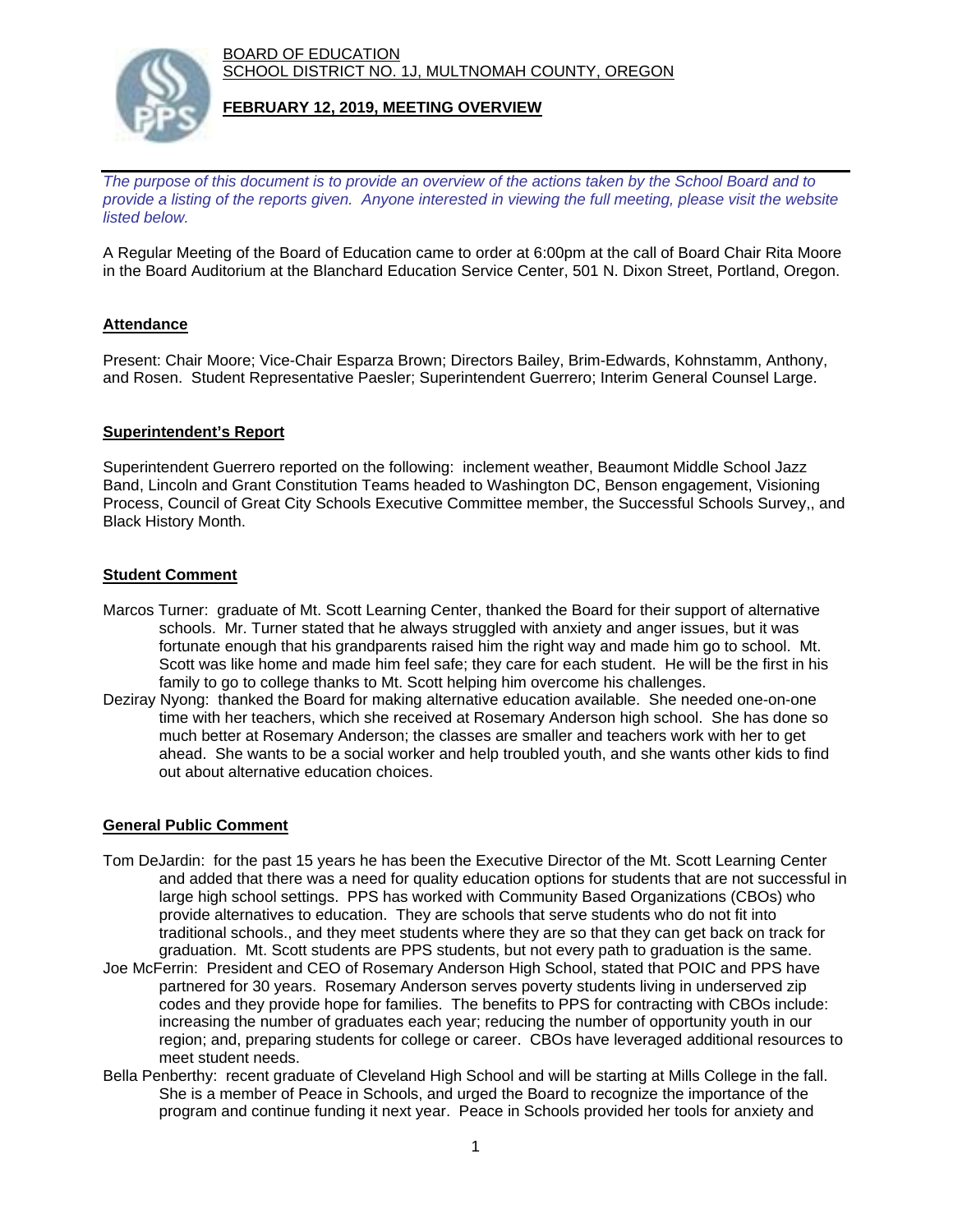chronic illness, and the tools will stay with her the rest of her life. The Peace in Schools class was saving lives and the well-being of students should be prioritized above all else.

- Stephanie Mesenbrink: parent of a 5<sup>th</sup> grader at Scott school and a member of their PTA. She stated that the PTA is charged for use of the school building and custodial staff when they have a meeting. This is a hardship for Title 1 schools. They can get around the fees if the principal is at the meeting, but that doesn't always happen. Some schools don't have to pay and she has heard that it all depends who you ask at the Central Office. She proposed that Title 1 schools have two days per year without fees to allow them to raise funds.
- Ruth Flores: President of the Trillium Public Charter School PTA, stated that the District is recommended that their charter be revoked. In our agreement, the District must give them reasonable opportunity to cure any problems they have. A lot needed to change in a short amount of time at Trillium and the school has come a long way. A lot of their focus has been on restorative justice, along with racial equity. Their PTA has tripled in size in one year and stand behind their leadership.
- Alletta Brenner: parent of two students who attend Trillium Public Charter School, asked the Board to really listen to parents and students as the process moves forward. Trillium provides a resource for families who have students that struggle in a larger environments. Families are concerned about the loss of this resource. There are vulnerable kids at Trillium, including LGBTQ. The school has created a nurturing, safe environment for those students. There has been incredible progress and change in the last year and a half.

#### **At 6:47pm, Chair Moore recessed the Board from their Regular Session. The Board moved to the Mazama Conference Room for a Work Session. Chair Moore convened the Work Session at 6:55pm.**

Dani Ledezma, Senior Advisor to the Superintendent, provided a PowerPoint presentation on Racial Equity and Social Justice Lens and Protocols. She recommended that Board members consider identifying 2-3 scenarios in which to collectively apply the lens in 2019. Board members suggested the following: boundaries, dual language immersion, converting K8s to middle schools, strategic plan metrics aligned with priorities, zero based approach to budget and use equity lens at development of budget process, co-located programs, and programming. Ms. Ledezma stated that she would provide the Board of a list of items they could consider.

Claire Hertz, Deputy Superintendent of Business and Operations, and Cynthis Le, Chief Financial Officer, provided a PowerPoint presentation on the budget. A hand-out was distributed to Board members which contained an activity that they worked on. Board members shared their results.

#### **At 8:42pm, Chair Moore adjourned the Work Session. At 8:55pm, the Board reconvened into their regular meeting.**

## **Action Items**

- Board Work Plan Public Comment: None.
- Superintendent Goals Public Comment None.

## **The Board Approved the Following Items:**

- Resolution 5819: Adopting the Portland School Board of Education's 2018-19 Work Plan.012-P
- Resolution 5820: Superintendent Goals
- Resolution 5821: Resolution to Approve the 2019-20 School District Calendar
- Resolution 5824: Hire Internal Auditor
- Business Agenda